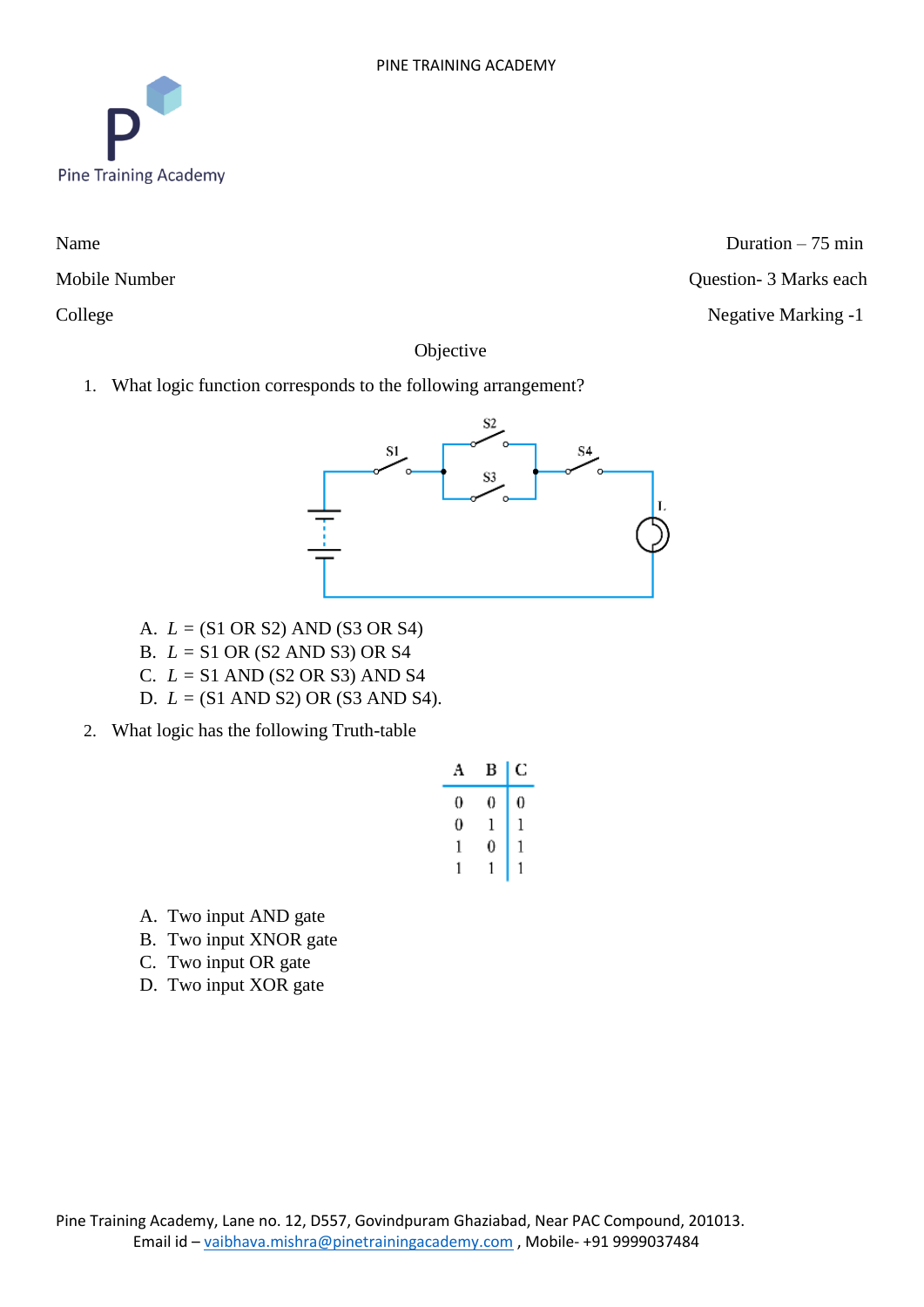3. What Boolean Expression describes the following circuit?



- A.  $X = A.(B + C)$
- B.  $X = A + B + C$
- C.  $X = A + (B.C)$
- D.  $X = (A.B) + C$

4. In the K-map shown below, which of the loops shown represents a legal grouping?



- A. A
- B. B
- C. C
- D. D
- 5. What is most widely used method for the automated simplification of Boolean expressions?
	- A. Quine-McCluskey minimization
	- B. K-Map
	- C. Binary Reduction
	- D. FFTs
- 6. Physical Logic gates take a finite time to respond to changes in their input signals. What name is given to this time?
	- A. Propagation delay time
	- B. Set-up time
	- C. Rise time
	- D. Hold Time
- 7. Express the binary number 1001in decimal.
	- A. 9
	- B. 11
	- C. 13
	- D. 15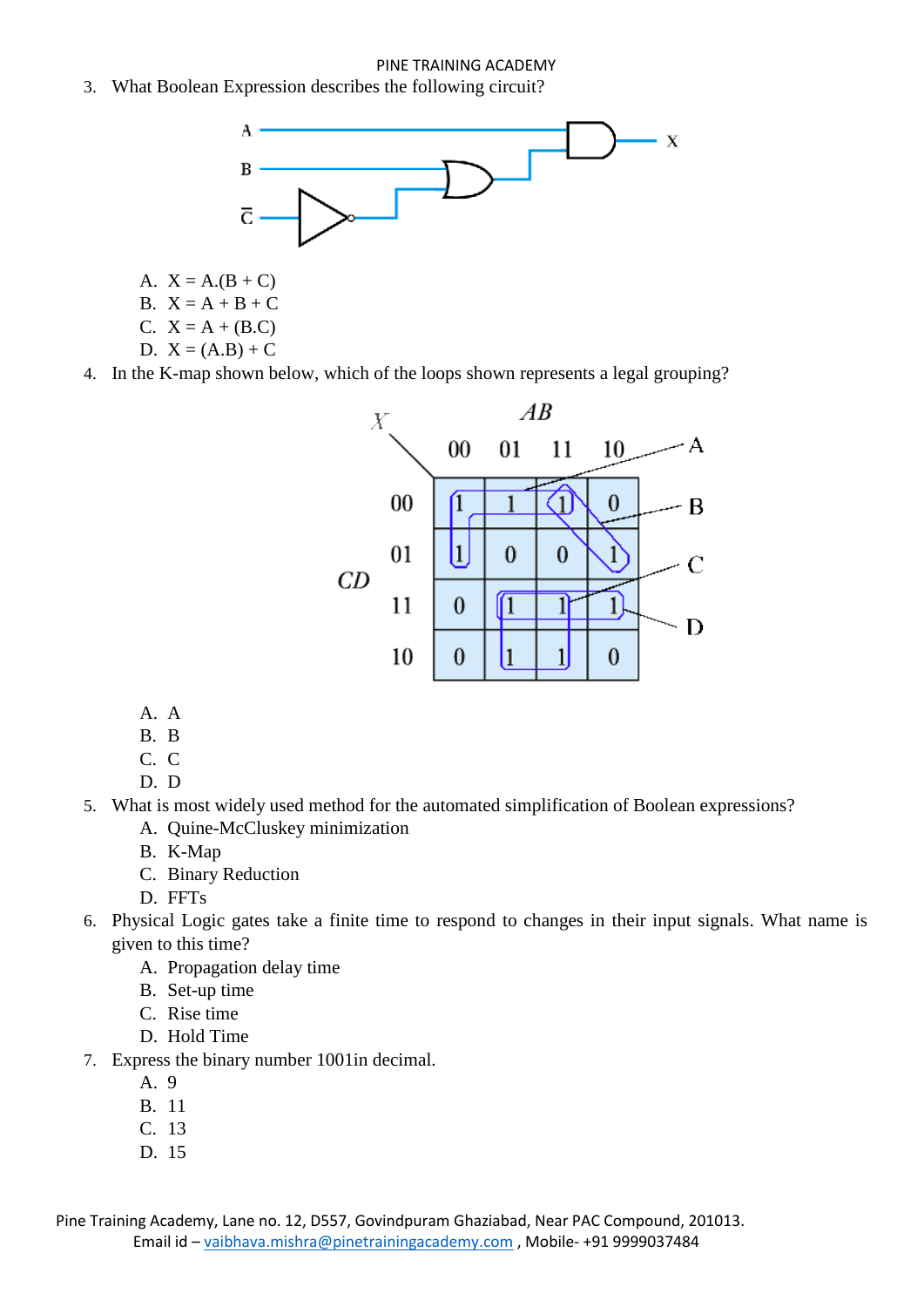- 8. Express the decimal number 57 in binary
	- A. 111001
	- B. 110011
	- C. 111010
	- D. 111101

9. Convert the hexadecimal number 59 into binary.

- A. 1001101
- B. 1101101
- C. 1010101
- D. 1011001

10. Which of the following materials is not a semicondutor?

- A. Silicone
- B. Germanium
- C. Gallium arsenide
- D. Gallium nitride
- 11. Which of the following statements is incorrect?
	- A. The dominant charge carriers within a doped semiconductor are called majority charge carriers.
	- B. At room temp, pure semiconductors make excellent conductors
	- C. Conduction within pure semiconductors is termed intrinsic conduction.
	- D. Doping pure semiconductor material with small amounts of doner impurities produces an ntype semiconductor.
- 12. What is typical conduction voltage for a silicon diode?
	- A. 0.25 V
	- B. 0.5 V
	- C. 0.7 V
	- D. 1.1 V
- 13. What would be a typical magnitude for reverse current in a general-purpose silicon diode?
	- A. A few picoamps
	- B. A few nanoamps
	- C. A few microamps
	- D. A few milliamps
- 14. What type of special-purpose diode is formed by a junction between a layer of metal and a layer of semiconductor?
	- A. A varactor diode
	- B. A tunnel diode
	- C. A zener diode
	- D. A Schottky diode
- 15. Which type of special-purpose diode has the characteristics of a voltage-controlled capacitor?
	- A. A varactor diode
	- B. A zener diode
	- C. A Schottky diode
	- D. A tunnel diode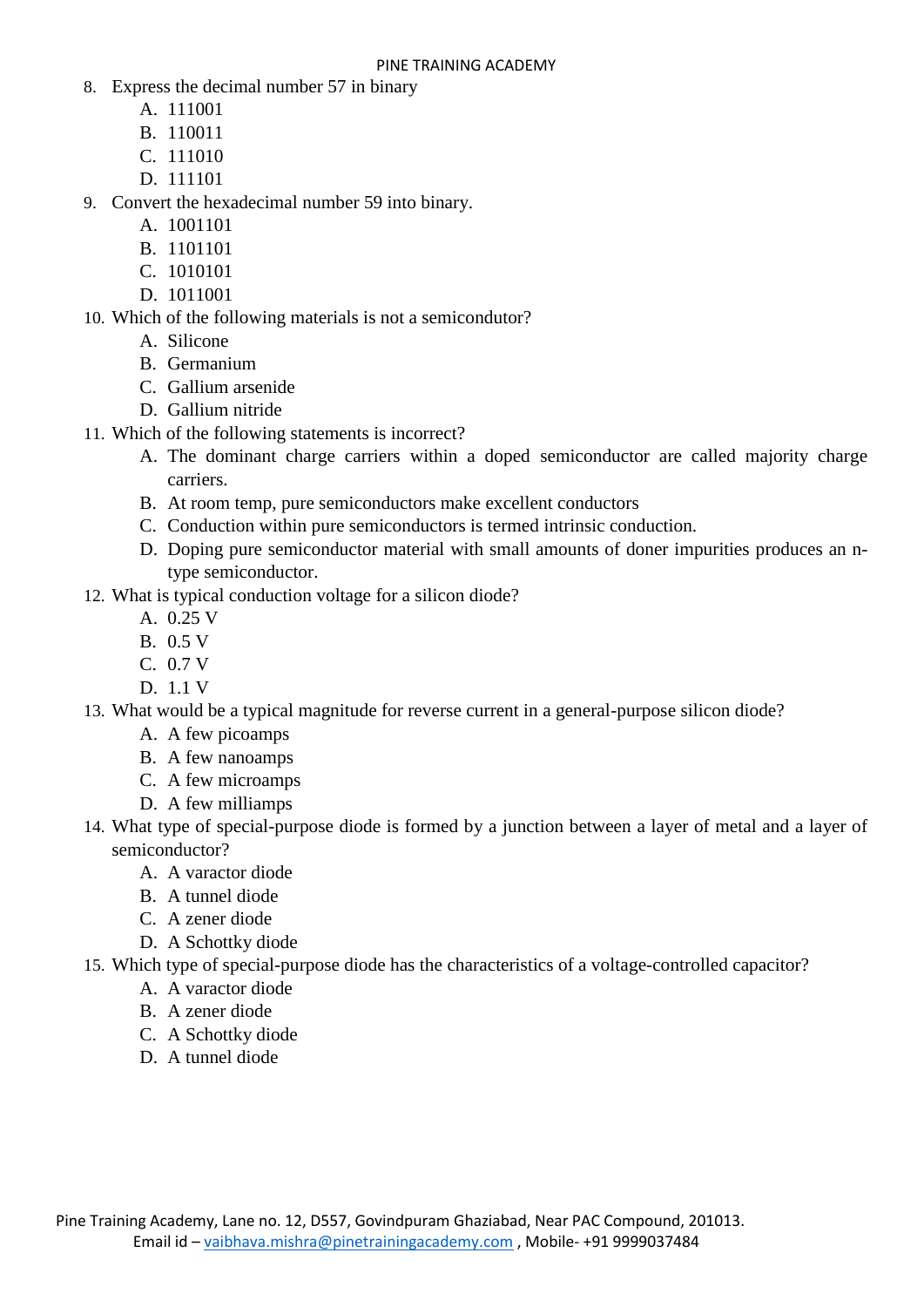16. Estimate the peak ripple voltage in the following arrangement.



- A. 10 mV
- B. 25 mV
- C. 50 mV
- D. 100 mV

17. Estimate the peak ripple voltage in the following arrangement



- A. 10 mV
- B. 25 mV
- C. 50 mV
- D. 100 mV
- 18. Envelope detectors based on diodes are used in most forms of AM radio, from crystal sets to superhetrodyne receivers
	- A. True
	- B. False
- 19. Estimate the maximum positive voltage in the following arrangement



- A. 4.3 mV
- B. 5.7 mV
- C. 6.3 mV
- D. 7.7 mV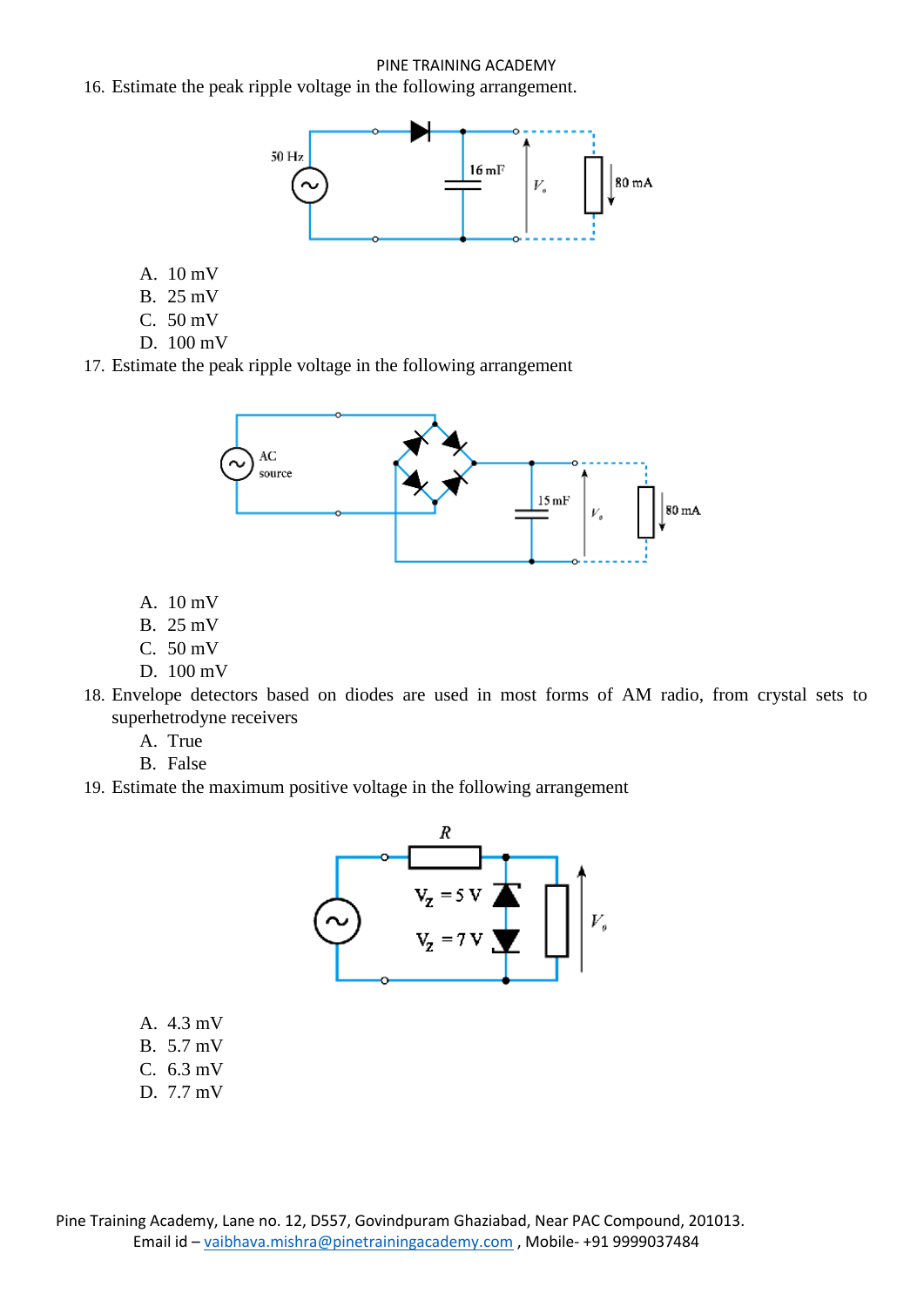- 20. Which of the following is not a form of multivibrator?
	- A. Astable
	- B. Monostable
	- C. Tristable
	- D. Bistable
- 21. The S-R latch shown here has active high inputs



- A. True
- B. False
- 22. A J-K FF has two control inputs. What happens to the Q output on the active edge of the clock if both control inputs are asserted simultaneously?
	- A. The Q output is reset to 0
	- B. The Q output remains unchanged
	- C. The Q outputs toggles to the other state
	- D. The Q output is set to 1
- 23. A master/slave bistable is formed using two bistable connected in series.
	- A. True
	- B. False
- 24. What type of monostable produces waveforms of the form shown here?



- A. A retriggerable monostable
- B. A non retriggerable monostable
- 25. An astable has two metastable states and produces the function of a digital oscillator
	- A. True
	- B. False
- 26. What is function of the following circuit?



- A. A four-bit shift register
- B. A four-bit memory register
- C. A four bit ripple counter
- D. None of above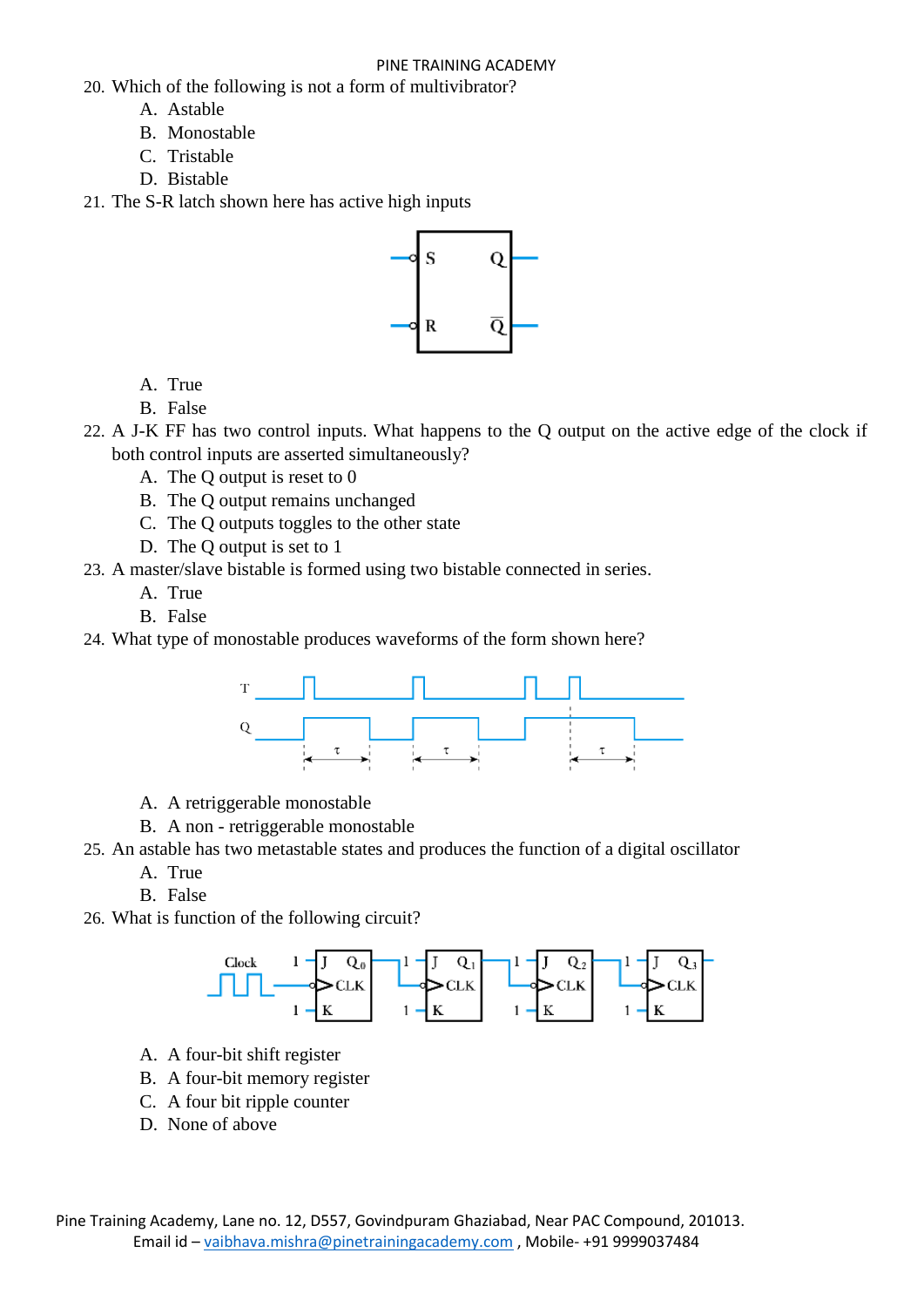

- A. 1 Hz
- B. 8 Hz
- C. 4 Hz
- D. 16 Hz
- 28. What is the function of the following circuit?



- A. Mod 6 counter
- B. Mod 8 counter
- C. Mod 10 counter
- D. Mod 12 counter
- 29. In synchronous counters the clock input of each of the bistables are connected together so that each changes state at the same time.
	- A. True
	- B. False
- 30. Which "law" describes the exponential growth of the integrated circuit complexity?
	- A. Faraday's law
	- B. Lenz's law
	- C. Moore's law
	- D. Nyquist's law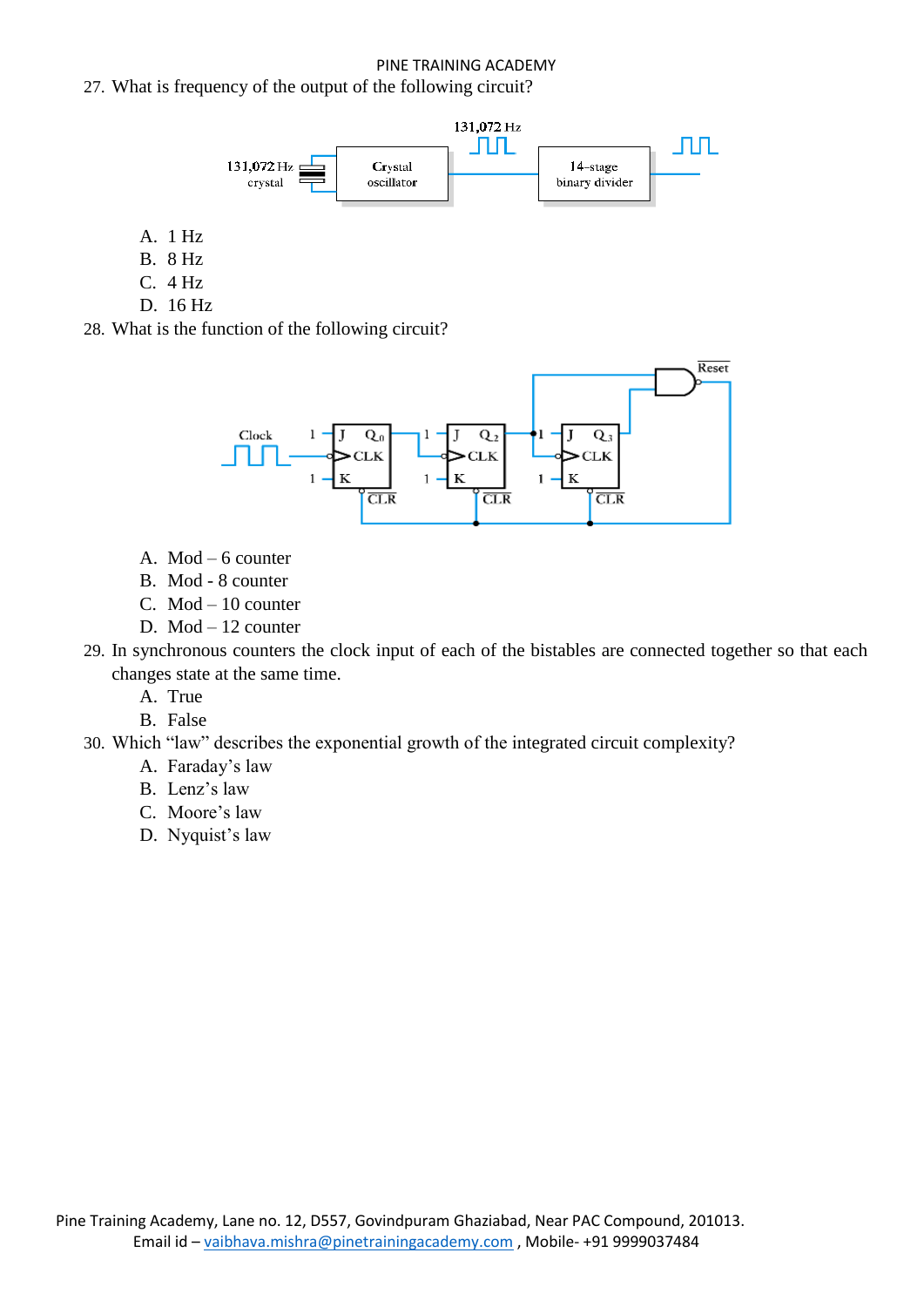

- A. X
- B. Y
- C. Z

D. None of above

- 32. Which of the following statement is incorrect?
	- A. Some PLDs are programmed using electrically operated switches.
	- B. Some PLDs are programmed using fuses that are selectively blown.
	- C. Some PLDs are programmed using mechanical switches.
	- D. Some PLDs are programmed using anti-fuses that are selectively joined.

Pine Training Academy, Lane no. 12, D557, Govindpuram Ghaziabad, Near PAC Compound, 201013. Email id – vaibhava.mishra@pinetrainingacademy.com , Mobile- +91 9999037484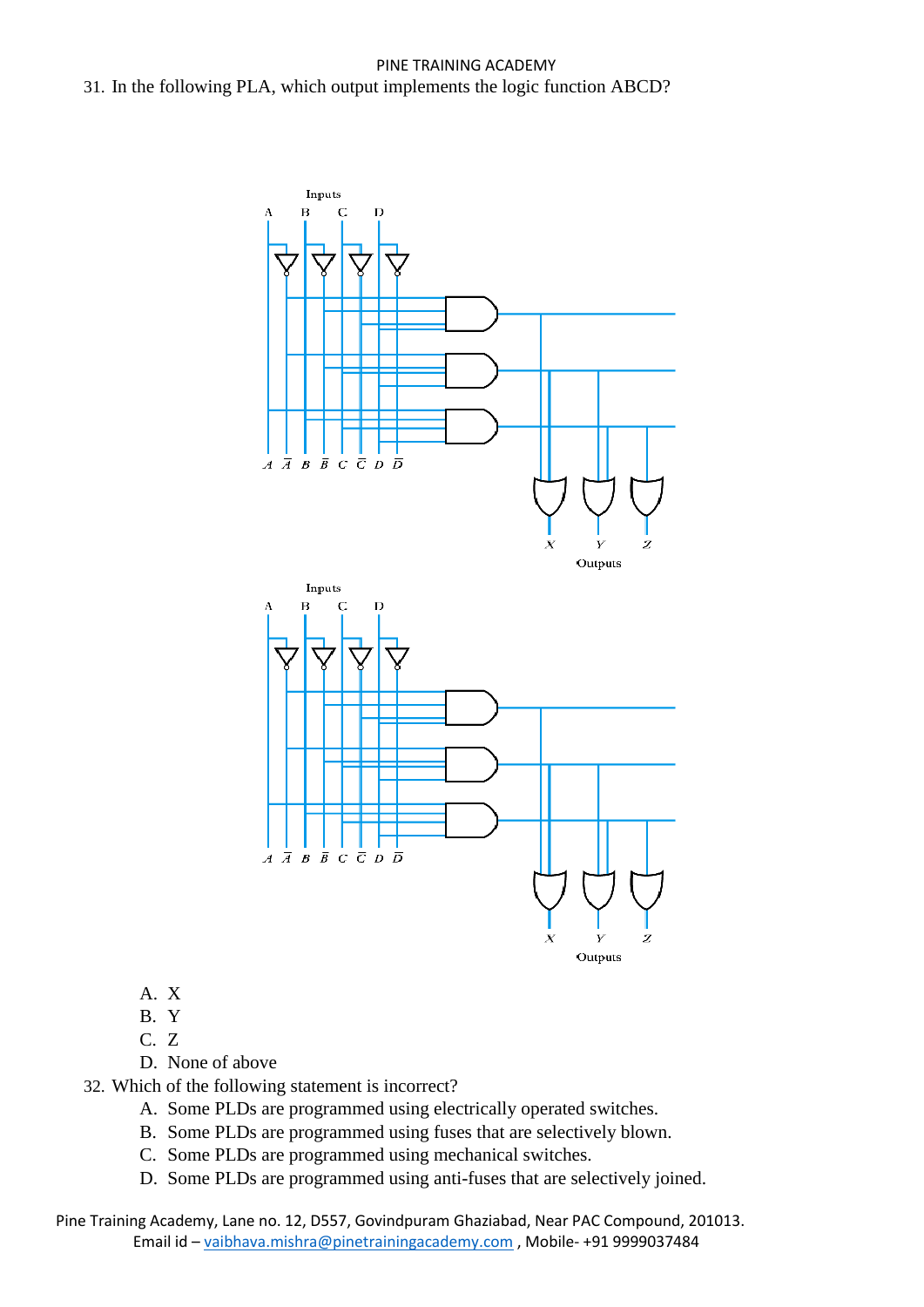- 33. Communications within a microprocessor take place over a number of serial buses.
	- A. True
	- B. False
- 34. What name is given to the common microprocessor architecture that uses a single block of memory to store both programs and data?
	- A. Harvard Architecture
	- B. Von Neumann architecture
	- C. Contemporary architecture
	- D. RISC architecture
- 35. A microcomputer stack is a form of memory structure. What mnemonic describes the operation of this structure?
	- A. LILO
	- B. LIFO
	- C. FILO
	- D. FIFO
- 36. Which of the following statement is incorrect?
	- A. RAM is memory that can be written and read quickly.
	- B. SRAM stores information by energizing or de-energizing inductors
	- C. DRAM stores information by charging or discharging
	- D. RAM is volatile
- 37. Which of the following statement is incorrect?
	- A. EPROMs can be erased using an UV light source
	- B. ROM devices must be programmed by the chip manufacturer.
	- C. ROM device are non-volatile
	- D. EEPROM can be written to (programmed) as well as read from
- 38. How many address lines would be found on a 128-kbyte memory device (assuming that this is arranged as an array of 8 bit registers)?
	- A. 13
	- B. 15
	- C. 17
	- D. 19
- 39. A \_\_\_\_\_\_\_\_\_\_\_\_\_\_ circuit is not suitable in the synchronous circuit design because of its transparency nature.
	- A. Latch
	- B. Parallel
	- C. Diagonal Circuit
	- D. None of above
- 40. The characteristic equaton of any Flip flop describes the  $\qquad$  of the next state in terms of the present state and inputs.
	- A. Impact
	- B. Behavior
	- C. Path
	- D. None of the above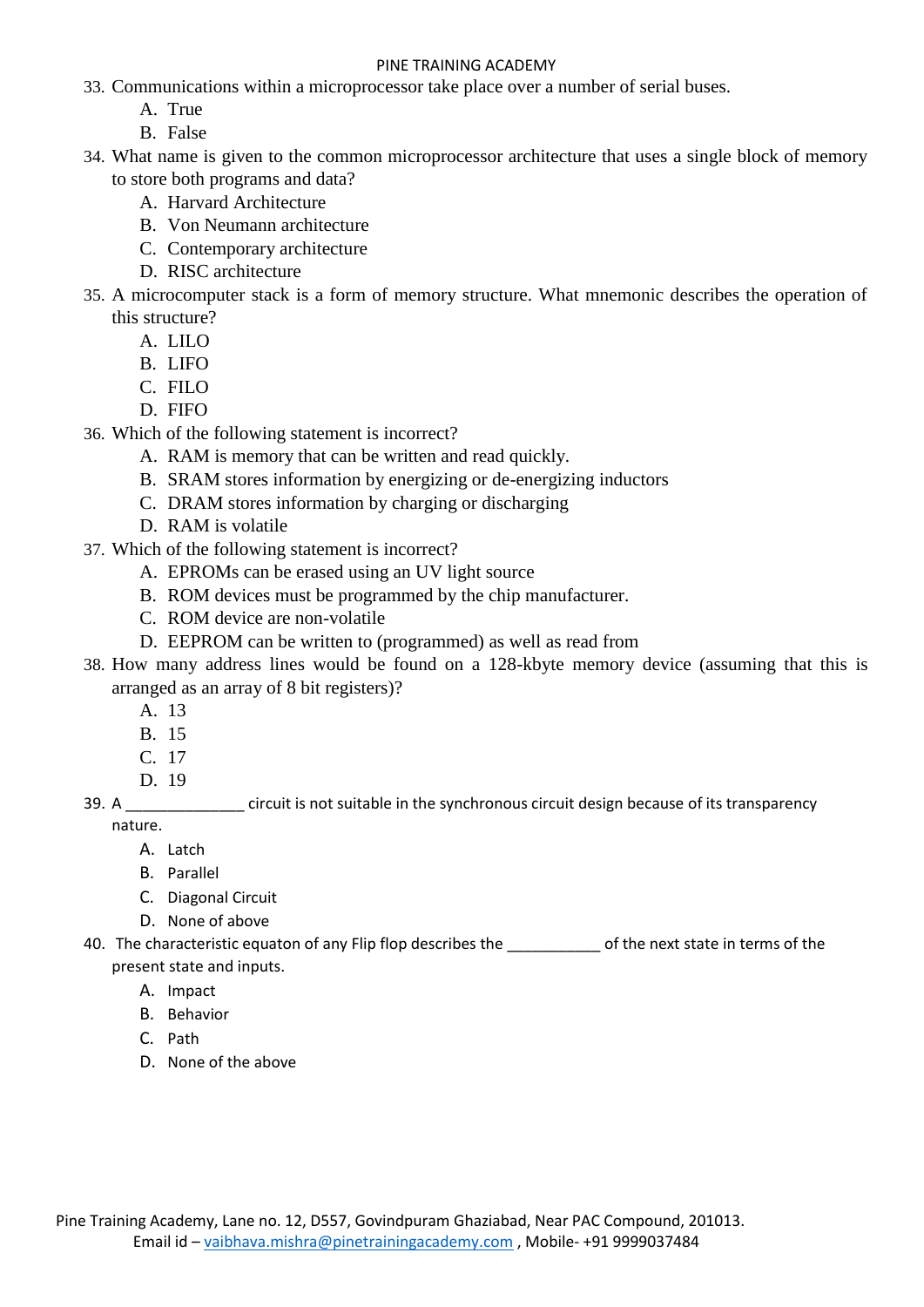- 41. Which table indicates the input condition of the flip flops necessary to cause all possible next state transitions of a flip-flop?
	- A. Characterises table
	- B. Truth Table
	- C. Excitation Table
	- D. Functional Table
- 42. When a circuit is self-correcting?
	- A. If there are N-1 cycles among its unused states
	- B. If there are N-1 cycles among its used states
	- C. If there are no cycles among its used states
	- D. If there are no cycles among its unused states
- 43. In this type of counter, the complement of the output of the last stage of the shift register is fed back to the D input of the first state.
	- A. Ring counter
	- B. Jhonson counter
	- C. Straight Counter
	- D. None of the above
- 44. Assuming 8 bits for data, 1 bit for parity, I start bit and 2 stop bits, the number of characters that 1200 BPS communication line can transmit is
	- A. 10 CPS
	- B. 120 CPS
	- C. 12 CPS
	- D. None of the above
- 45. Consider the representation of six-bit numbers by two's complement, one's complement, or by sign and magnitude: In which representation is there overflow from the addition of the integers 011000 and 011000?
	- A. 2's complement only
	- B. Sign and magnitude and 1's complement
	- C. 2's complement and 1's complement
	- D. All three representations
- 46. What is F



- A. XY'Z + X'YZ
- B. X'Y'Z + X'YZ'
- C. X'Y'Z' + XYZ
- D. XY'Z' + X'YZ'

47. The following Boolean expression if  $F(w,x,y,z) = w'x'z' + wx'z' + xz + xy + w'y + wy$ . Then all the essential prime implicants of the expression

- A. y, w'x'z', xy
- B. xz, wy, wx'z'
- C. y, xz, xy
- D. y, x'z', xz

Pine Training Academy, Lane no. 12, D557, Govindpuram Ghaziabad, Near PAC Compound, 201013. Email id – vaibhava.mishra@pinetrainingacademy.com , Mobile- +91 9999037484